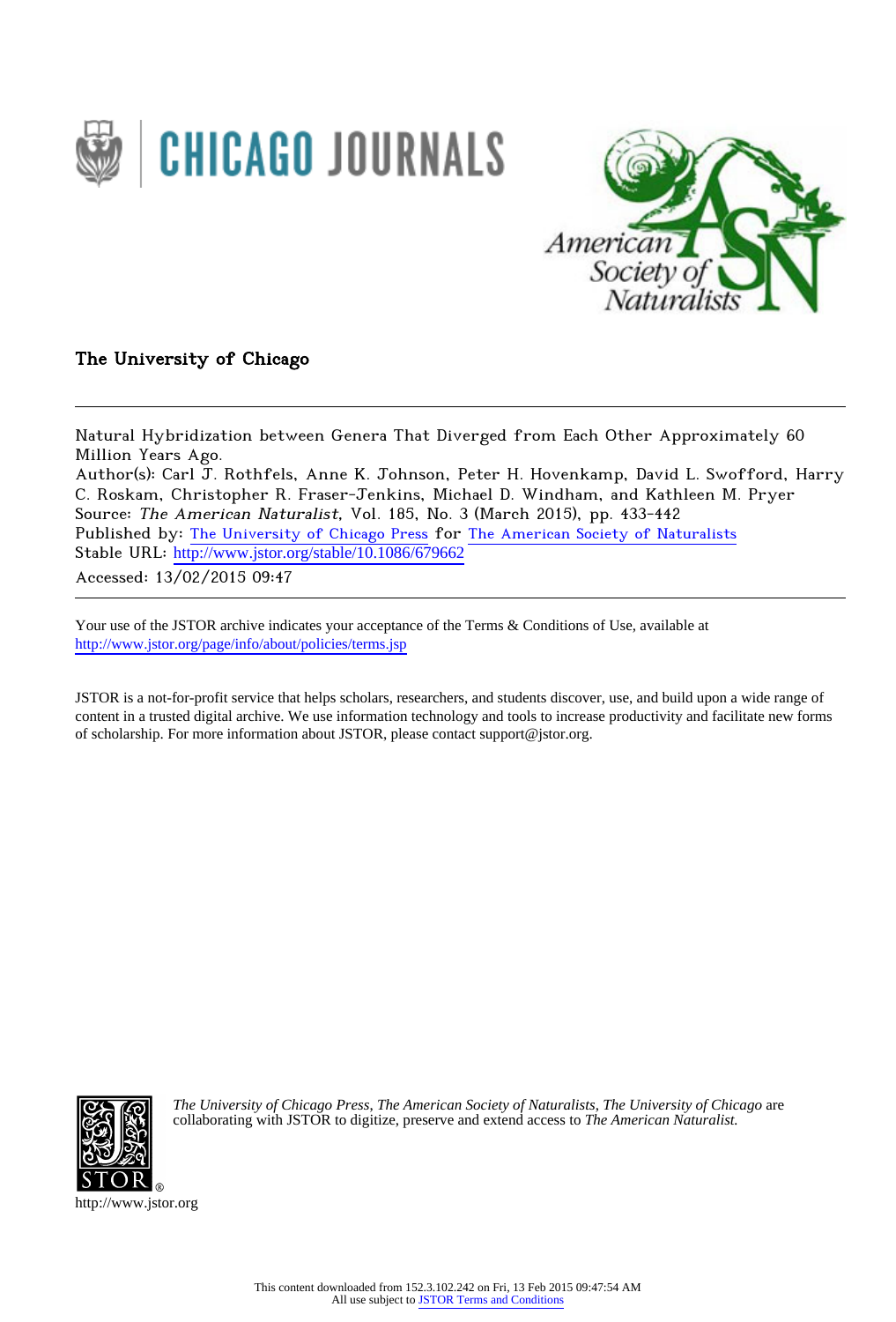Natural History Note

# **Natural Hybridization between Genera That Diverged from Each Other Approximately 60 Million Years Ago**

# Carl J. Rothfels,<sup>1,\*</sup> Anne K. Johnson,<sup>2</sup> Peter H. Hovenkamp,<sup>3</sup> David L. Swofford,<sup>2,4</sup> Harry C. Roskam,<sup>3,5</sup> Christopher R. Fraser-Jenkins,<sup>6</sup> Michael D. Windham,<sup>2</sup> and Kathleen M. Pryer<sup>2</sup>

1. Department of Zoology, University of British Columbia, Vancouver, British Columbia V6T 1Z4, Canada; 2. Department of Biology, Duke University, Durham, North Carolina 27708; 3. Botany Section, Naturalis Biodiversity Center, PO Box 9517, Leiden, 2300 RA, the Netherlands; 4. National Evolutionary Synthesis Center, Durham, North Carolina 27705; 5. Hortus Botanicus Leiden, Leiden University, PO Box 9500, Leiden, 2300 RA, the Netherlands; 6. Student Guest House, Thamel, P.O. Box 5555, Kathmandu, Nepal

*Submitted June 10, 2014; Accepted November 3, 2014; Electronically published January 14, 2015*

*Online enhancement:* appendix. *Dryad data:* [http://dx.doi.org/10.5061/dryad.r7201.](http://dx.doi.org/10.5061/dryad.r7201)

ABSTRACT: A fern from the French Pyrenees- xCystocarpium ros*kamianum*—is a recently formed intergeneric hybrid between parental lineages that diverged from each other approximately 60 million years ago (mya; 95% highest posterior density: 40.2–76.2 mya). This is an extraordinarily deep hybridization event, roughly akin to an elephant hybridizing with a manatee or a human with a lemur. In the context of other reported deep hybrids, this finding suggests that populations of ferns, and other plants with abiotically mediated fertilization, may evolve reproductive incompatibilities more slowly, perhaps because they lack many of the premating isolation mechanisms that characterize most other groups of organisms. This conclusion implies that major features of Earth's biodiversity—such as the relatively small number of species of ferns compared to those of angiosperms—may be, in part, an indirect by-product of this slower "speciation clock" rather than a direct consequence of adaptive innovations by the more diverse lineages.

*Keywords:* allopolyploidy, deep hybridization, divergence-time dating, reproductive isolation, speciation, species selection.

#### **Introduction**

Gene flow among populations—hybridization broadly construed—can have a positive, creative role in speciation (Mallet 2007; Abbott et al. 2013). However, its greater impact is as a homogenizing force, reuniting populations that might otherwise have had separate evolutionary trajectories (e.g., Taylor et al. 2005; Hegde et al. 2006; Seehausen 2006). The formation of reproductive barriers between populations is thus of central importance to evolutionary biology. They facilitate local adaptation, permit phenotypic, genotypic, and ecological divergence, and ultimately result in the partitioning of life into the diversity of species that occupy this planet (Coyne and Orr 2004; Rieseberg and Willis 2007).

Earlier investigations established a positive correlation between time since divergence of two lineages and the cumulative strength of the reproductive barriers between them (Coyne and Orr 1989, 1997; Sasa et al. 1998; Presgraves 2002; Mendelson 2003; Moyle et al. 2004). Another important early observation is that the pace of accumulation of incompatibilities—the "incompatibility clock" (or "speciation clock")—varies across taxonomic groups (Prager and Wilson 1975; Edmands 2002; Coyne and Orr 2004). For example, reproductive barriers in *Drosophila* are complete within approximately 4 million years (i.e., *Drosophila* lineages that diverged more than about 4 million years ago [mya] are unable to hybridize; Carson 1976; Coyne and Orr 1997), and the oldest species pairs of African cichlids, plethodontid salamanders, hylid treefrogs, and sunfish that are still capable of producing viable hybrids diverged less than 8.5, 12, 34, and 37 mya, respectively (Mable and Bogart 1995; Bolnick and Near 2005; Smith et al. 2005; Wiens et al. 2006; Stelkens et al. 2010). Because most of these studies were done under laboratory conditions, they precluded the possible effects of most prezygotic barriers. Therefore, they likely underestimated the rate at which incompatibilities evolve in the wild, where prezygotic barriers are often strong (Kirkpatrick and Ravigné 2002; Russell 2003). Sunfish, for example, can produce viable zygotes under artificial conditions between parental lineages that diverged up to 34 mya, but the most

<sup>\*</sup> Corresponding author. Present address: University Herbarium and Department of Integrative Biology, University of California, Berkeley, California 94720-2465; e-mail: [crothfels@yahoo.ca.](mailto:crothfels@yahoo.ca)

Am. Nat. 2015. Vol. 185, pp. 433-442. © 2015 by The University of Chicago. 0003-0147/2015/18503-55537\$15.00. All rights reserved. DOI: 10.1086/679662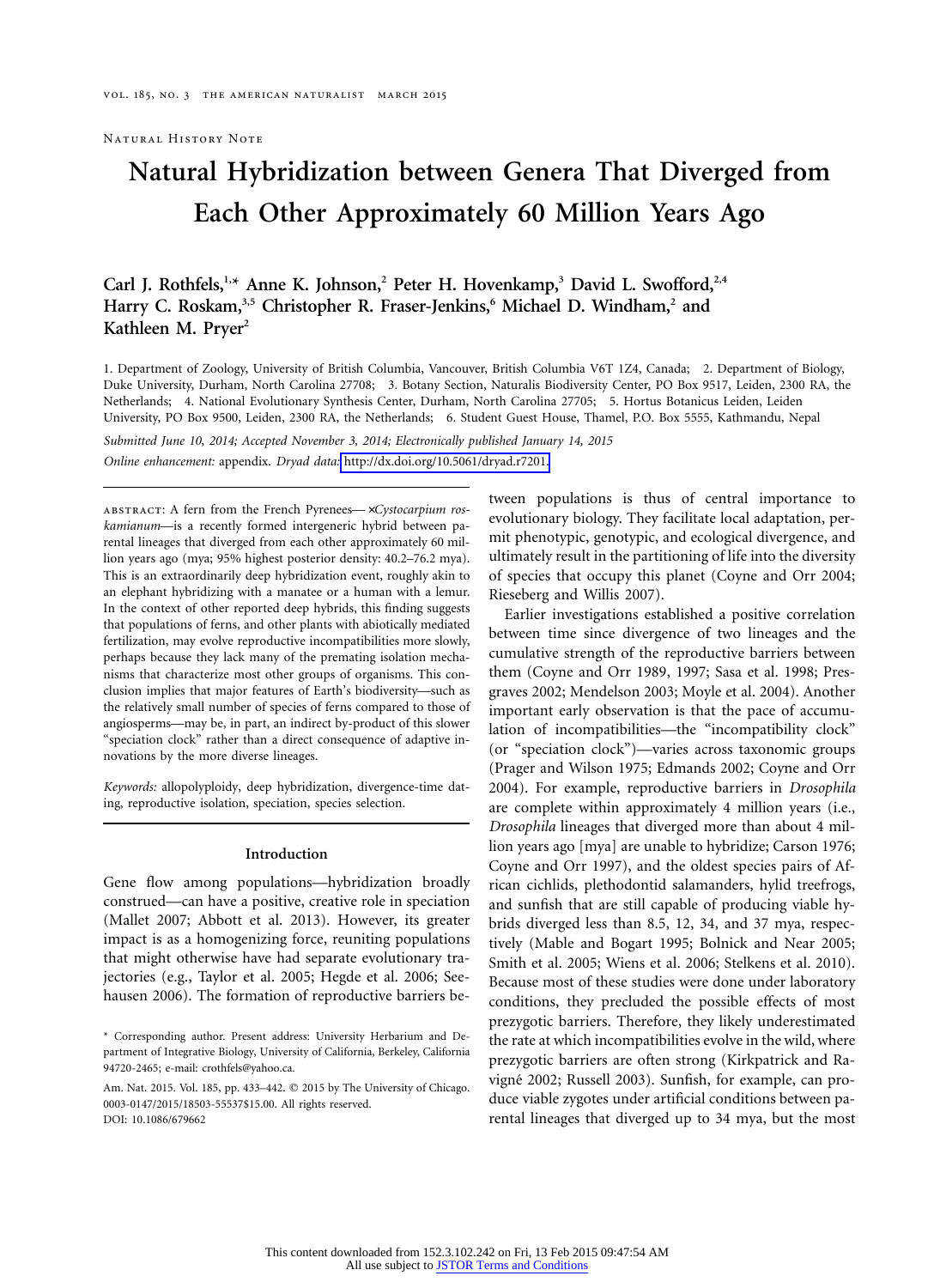divergent sunfish species reported to produce hybrids in the wild belong to lineages that separated less than 15 mya (Bolnick and Near 2005).

Although hybridization is thought to be more common in plants than animals (Mayr 1963; Mallet 2005), there is little evidence that the rate at which reproductive barriers evolve in flowering plants differs strongly from that reported for animals (reviewed in Levin 2013). For example, species of the flowering annual *Collinsia* appear to be completely incompatible after 5 million years of divergence (Baldwin et al. 2011), and the deepest flowering-plant hybridization we are aware of is between the grass genera *Hordeum* and *Secale* (Forster and Dale 1983), which diverged from each other about 14 mya (Bouchenak-Khelladi et al. 2010). Even the "exceptional" interfertile *Liriodendron* species pair (Moyle et al. 2004) diverged from each other only around 10–15 mya (Parks and Wendel 1990), well within the range reported for animals.

Given the relatively rapid evolution of reproductive isolation in animals and flowering plants, we were surprised to encounter a fern from the French Pyrenees that was morphologically intermediate between the distantly related genera *Cystopteris* and *Gymnocarpium.* These genera are very dissimilar (fig. A1; figs. A1–A5 available online) and, until recently, were placed in different subfamilies or even families (Rothfels et al. 2012*b*). Although infertile, this fern, now named xCystocarpium roskamianum (Fraser-Jenkins 2008; Fraser-Jenkins et al. 2010), propagates itself vigorously via rhizome growth and does well in cultivation.

In this study we have two primary goals. The first is to assess the hypothesis of intergeneric hybridization, using cytological and single-copy nuclear sequence data from #*Cystocarpium* and its relatives. Next, we use a series of nested empirical Bayesian analyses of plastid sequence data to estimate the divergence time of the parental lineages.

#### **Methods**

# *Confirming Parentage*

To confirm the parentage of  $\times C$ *ystocarpium roskamianum*, we amplified and cloned the single-copy nuclear marker *gapCp* "short" (sensu Schuettpelz et al. 2008; Rothfels et al. 2013*a*), henceforth *gapCp*. Genomic DNA was extracted from a *xCystocarpium* herbarium specimen (table A1; tables A1–A3 available online) with a DNeasy kit (Qiagen, Valencia, CA). As a precaution against contamination, we extracted  $\times Cystocarpium DNA twice (from the same spec$ imen), in separate extractions conducted several weeks apart. Amplifications were performed in  $21-\mu L$  reactions that used the reagent mixes of Rothfels et al. (2013*b*) and the primers (ESGAPCP8F1 and ESGAPCP11R1) and thermocycling conditions of Schuettpelz et al. (2008). Polymerase chain reaction (PCR) products were cloned according to the protocols of Schuettpelz et al. (2008), and the colony PCR products were visualized on agarose gels before sequencing with the M13 forward and M13 reverse primers supplied by Invitrogen. Sequencing was done on an ABI Prism 3700 DNA Analyzer (Applied Biosystems) at the Duke University Genome Sequencing and Analysis Core Resource, again using established protocols (Schuettpelz and Pryer 2007).

After identifying and removing PCR recombinant (chimeric) sequences (see Cronn et al. 2002), we had a total of 18 *gapCp* sequences from our x*Cystocarpium* clones (table A1). We added these data to the *gapCp* data set of Rothfels et al. (2014), which spans the diversity of Cystopteridaceae (the family containing *Cystopteris* and *Gymnocarpium*; Rothfels et al. 2012*b*) and has a particularly dense sampling of lineages that may have participated in the *xCystocarpium* hybridization event. These 18 *xCystocarpium gapCp* sequences included variants that differed from one another by a small number of substitutions that almost certainly represent PCR errors (see Grusz et al. 2009; Beck et al. 2011; Li et al. 2012; Rothfels et al. 2014; Rothfels and Schuettpelz 2014). We removed these errors, following the protocol of Rothfels et al. (2014), which resulted in a final set of four #*Cystocarpium* alleles (table A1). Our final data set comprised 52 Cystopteridaceae *gapCp* alleles (figs. 1*A*, A2; TreeBASE study no. 16634). A phylogeny inferred from the full data (i.e., including the uncleaned sequences from both Rothfels et al. 2014 and those newly generated here) is available as figure A3.

We analyzed our final data set by using the optimal models and partitioning scheme as determined by an exhaustive PartitionFinder (Guindon et al. 2010; Lanfear et al. 2012) search. To aid in likelihood optimization, we performed this model selection step on a version of the data set with identical sequences removed (identical sequences occur in cases where multiple individuals share a subset of their alleles); these sequences were restored after model selection and were included in all subsequent analyses. The corrected Akaike information criterion (AICc) favored a five-partition model (table 1), and indels were optimized under an Mkv model (Lewis 2001). Maximum likelihood (ML) tree searches were performed with GARLI v2.0 (Zwickl 2006), with each search repeated 10 times from different random-addition starting trees. To assess support, we performed 1,000 ML bootstrap pseudoreplicates, again with GARLI, under the same settings, but with each search performed from only two random-addition starting trees (fig. 1*A*). The GARLI configuration file is available in the Dryad Digital Repository, [http://](http://dx.doi.org/10.5061/dryad.r7201) [dx.doi.org/10.5061/dryad.r7201](http://dx.doi.org/10.5061/dryad.r7201) (Rothfels et al. 2015).

To further refine our inferences of parentage, we assessed the ploidy level of *xCystocarpium* through meiotic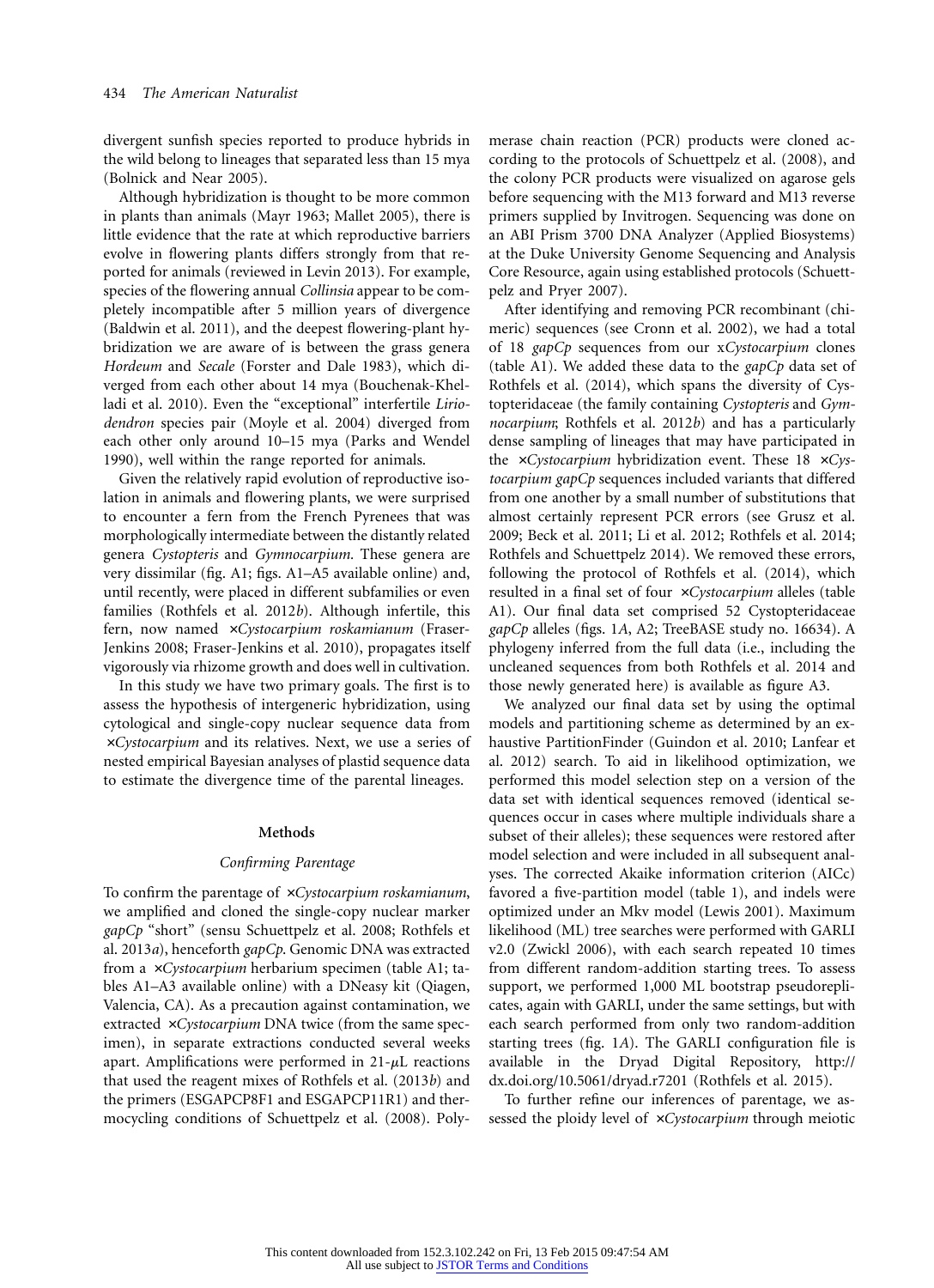

Figure 1: Evidence for the hybrid origin of *xCystocarpium* and a sequential empirical Bayesian analysis of divergence time. A, Maximum likelihood phylogram of nuclear *gapCp* data; thickened branches have ≥70% bootstrap support; "a" and "d" indicate, respectively, the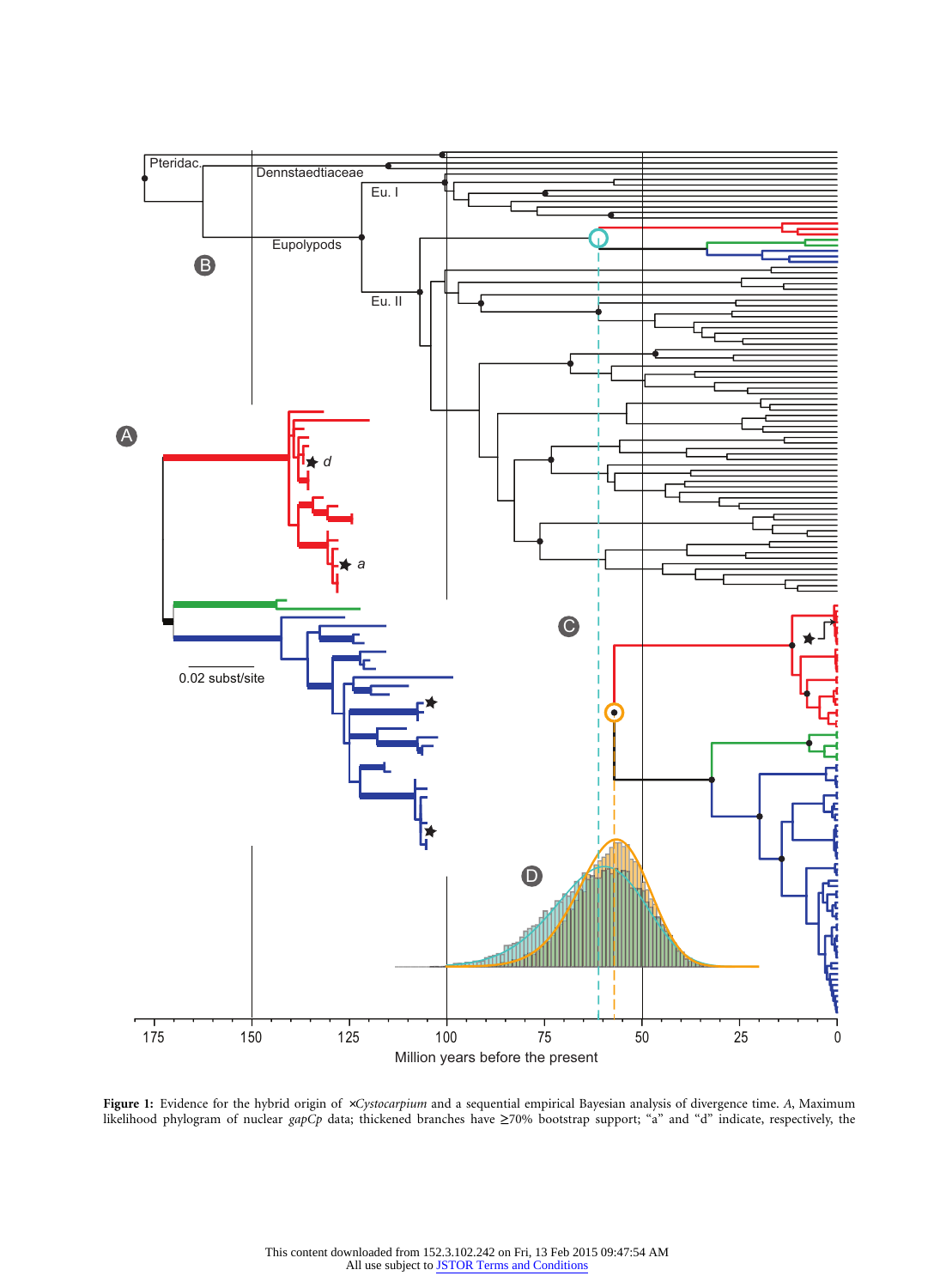chromosome squashes. Young fertile leaves from living plants were placed in Farmer's fixative (3 parts ethanol : 1 part glacial acetic acid) at room temperature for 24 h and stored in 70% ethanol until they were processed. Sporangia at the proper stage of development (see Windham and Yatskievych 2003) were transferred to a drop of 1% acetocarmine and broken open with the tip of a dissecting needle. When 25–40 sporangia were prepared in this manner, the stain drop was mixed with Hoyer's medium (1 : 1) and squashed by traditional methods (Manton 1950; Windham and Yatskievych 2003). Slides were scanned with a Meiji MT5310L phase contrast microscope, and representative cells were photographed with a Canon EOS T3i camera.

# *Sequential Empirical Bayesian Divergence Dating*

To infer a date for the divergence of the progenitor lineages that we identified for #*Cystocarpium*, we first extracted the ML divergence-time estimates (shown here in table A2) for 14 highly supported nodes from the plastid chronogram of Schuettpelz and Pryer (2009), the most comprehensive source of dating information available for ferns. We used these 14 node ages to calibrate the five-locus, 81 taxon eupolypods II plastid data set of Rothfels et al. (2012*a*), which has a much denser sampling of Cystopteridaceae and its relatives. The time to most recent common ancestor (tmrca) for each of the 14 calibrated nodes (table A2 and black circles in fig. 1*B*) was given a normal prior distribution, with a mean equal to the ML estimate from Schuettpelz and Pryer (2009) and a standard deviation equal to 10% of that mean. Taxon groups were not constrained to be monophyletic. These analyses were performed in BEAST v1.7.2 (Drummond and Rambaut 2007) under a lognormal uncorrelated relaxed-clock model (Drummond et al. 2006) and a birth-death tree prior. Each locus was permitted its own global rate, under a GTR-G substitution model with unlinked substitution parameters. Priors were left at their default values, except for the UCLD.mean parameter, which was given a lognormal distribution with a mean (in real space) of 0.0012 and a standard deviation of 1.0. This mean was selected as being slightly larger than previous estimates for this locus in ferns (Rothfels and Schuettpelz 2014), which is conservative

with respect to our hypothesis of a deep hybridization event. Runs with a lognormal prior of 0.001 or a uniform prior from 0 to 0.1 yielded very similar tmrca estimates. This data set was run four times independently, each for 30 million generations, with parameter values logged every 6,000 generations. These runs converged quickly (Rambaut and Drummond 2007); the first 3 million generations were conservatively discarded as burn-in, before pooling of the four runs. Effective sample sizes (ESSs) for all parameters in the pooled postburn-in sample were above 300 (the BEAST settings file and the full posterior sample are available in the Dryad Digital Repository, [http://](http://dx.doi.org/10.5061/dryad.r7201) [dx.doi.org/10.5061/dryad.r7201](http://dx.doi.org/10.5061/dryad.r7201) [Rothfels et al. 2015]; the chronogram and alignment are available in TreeBASE, study no. 16634 [\[http://treebase.org/treebase-web/search](http://treebase.org/treebase-web/search/study/summary.html?id=16634) [/study/summary.html?id](http://treebase.org/treebase-web/search/study/summary.html?id=16634) =  $16634$ ]).

From this pooled sample we extracted the posterior tmrca distributions for seven highly supported nodes (table A3). Inspection of these posteriors suggested that they were approximately gamma or lognormally distributed. For each posterior we found the best-fitting gamma and lognormal distributions by ML, using the R package fitdistrplus (Delignette-Muller et al. 2010; R Development Core Team 2011), and selected the best distribution by the AIC (table A3). In all cases, visual inspection of the posterior histograms and the best-fit distributions showed very close concordance. These seven full, best-fitting parametric distributions estimated from the tmrca posteriors (table A3) were used as tmrca priors on their respective nodes in our final Cystopteridaceae data set (black circles in fig. 1*C*).

This final data set comprised the three-locus, 84-taxon Cystopteridaceae plastid data set of Rothfels et al. (2013*b*), with the addition of *xCystocarpium* (*xCystocarpium trnG-R* and *matk* sequences were generated via the protocols of Rothfels et al. 2013*b*; table A1); we also removed that study's outgroup taxa and one sample of *Gymnocarpium disjunctum* with limited character data, for a final total of 75 taxa. We again used BEAST v1.7.2 (Drummond and Rambaut 2007) with a lognormal uncorrelated relaxedclock model (Drummond et al. 2006), but this time with a coalescent tree prior. The three loci were given their bestfitting substitution model, as determined by Rothfels et al. (2013*b*), with each locus permitted its own average rate.

*Gymnocarpium appalachianum*– and *Gymnocarpium disjunctum*–type alleles found in *×Cystocarpium*. *B*, *C*, Maximum clade credibility plastid chronograms, with node ages at their median posterior estimates. *B*, Divergence-time estimates from Schuettpelz and Pryer (2009) applied to the data set from Rothfels et al. (2012*a*); *C*, the resulting posterior distributions applied as priors to the data of Rothfels et al. (2013*b*). Calibrated nodes are marked with black circles. Taxon colors in *A*–*C*: red for *Gymnocarpium*, green for *Acystopteris*, and blue for *Cystopteris*. Black stars indicate the position of *\*Cystocarpium* sequences. The phylogenies in *A*–*C* are reproduced with taxon labels in the appendix, available online (figs. A2, A4, and A5, respectively). *D*, Bayesian posterior distributions and mean estimates for the *Gymnocarpium*-*Cystopteris* divergence (values from *B* in blue, final values in orange). Eu. = eupolypods; Pteridac. = Pteridaceae; subst = substitutions. The data underlying this figure are deposited in the Dryad Digital Repository:<http://dx.doi.org/10.5061/dryad.r7201> (Rothfels et al. 2015).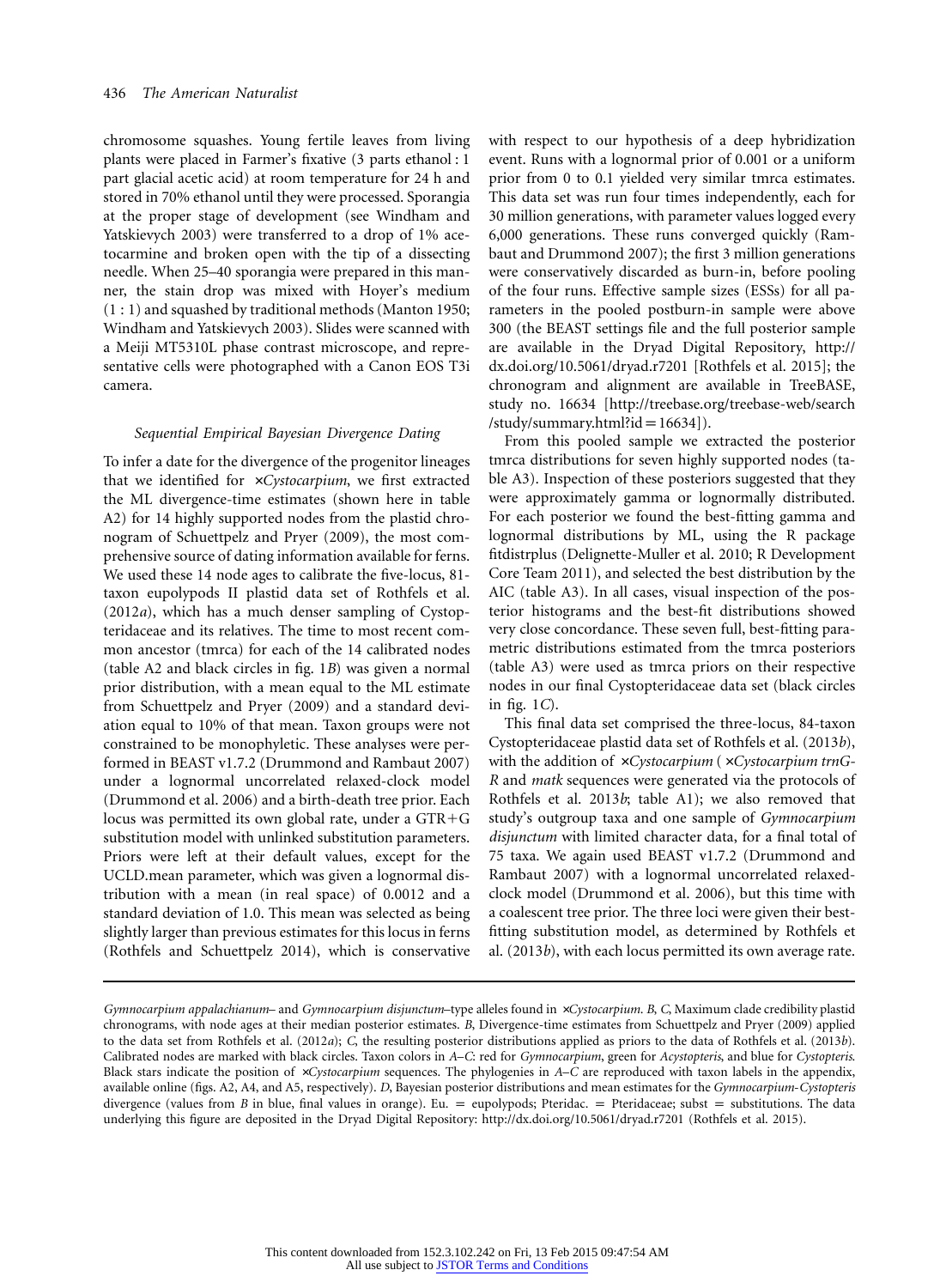| Partition                                                                  | Model                                               | Exchangeability<br>parameters <sup>a</sup>               | State<br>frequencies                                  | Rate<br>heterogeneity                   | Proportion<br>invariant                        |
|----------------------------------------------------------------------------|-----------------------------------------------------|----------------------------------------------------------|-------------------------------------------------------|-----------------------------------------|------------------------------------------------|
| First position<br>Second position<br>Third position<br>Noncoding<br>Indels | $HKY+I$<br>$TrN+I+G$<br>$SYM+G$<br>$K81uf+G$<br>Mkv | 010010<br>010020<br>0 1 2 3 4 5<br>0 1 2 2 1 0<br>1 rate | Estimated<br>Estimated<br>Equal<br>Estimated<br>Equal | None<br>Gamma<br>Gamma<br>Gamma<br>None | Estimated<br>Estimated<br>None<br>None<br>None |

**Table 1:** Best-fit partitioning scheme (five partitions) and models of evolution for the final nuclear *gapCp* data set

<sup>a</sup> In the order A-C, A-G, A-T, C-G, C-T, G-T.

Priors were left at their default values except for the tmrca distributions (above), the rbcL.cg exchangeability parameter (given a gamma distribution with a shape of 4.738167 and a scale of 0.000714783), and the rbcL.gt exchangeability parameter (given a gamma distribution with a shape of 7.009774 and a scale of 0.000523609). The latter two distributions were obtained from MRBAYES 3.1.2 (Ronquist and Huelsenbeck 2003) runs on the same data (Rothfels et al. 2013*b*), fitted with fitdistrplus (Delignette-Muller et al. 2010; R Development Core Team 2011) and adopted to assist with mixing; in this data set, *rbcL* has relatively little signal, and in the absence of a Dirichlet prior on exchangeability parameters (which MRBAYES has), BEAST had difficulty sampling these two rates under its default priors. This analysis was run four times independently, each for 30 million generations. As before, the runs converged relatively rapidly (Rambaut and Drummond 2007); we very conservatively removed the first 5 million generations of each run as burn-in before pooling the samples. The effective sample sizes for all parameters in the pooled data were above 1,000 (the BEAST settings file and full posterior sample are available in the Dryad Digital Repository,<http://dx.doi.org/10.5061/dryad.r7201> [Rothfels et al. 2015]; the chronogram and alignment are available in TreeBASE, study no. 16634 [\[http://treebase.org](http://treebase.org/treebase-web/search/study/summary.html?id=16634) [/treebase-web/search/study/summary.html?id](http://treebase.org/treebase-web/search/study/summary.html?id=16634) =  $16634$ ]).

These sequential empirical Bayesian analyses (see Carlin and Louis 1997) allowed us to combine extensive fossil calibration data with dense taxon and character sampling within the focal clade—a combination that is not possible in a single analysis or under a common model. This method improves on some previous versions of secondarycalibration analyses in that it is able to incorporate the full available data while retaining the uncertainty associated with earlier estimates when those estimates are applied to the next data set in the hierarchy. By these means, artificially precise estimates can be avoided (see Graur and Martin 2004).

#### **Results**

As in Rothfels et al. (2014), our analysis of the single-copy nuclear *gapCp* data yielded a well-supported phylogeny, showing strong differentiation among Cystopteridaceae taxa (figs. 1A, A2). Each of the two *xCystocarpium* DNA extractions yielded four distinct *gapCp* alleles, two of which fall within the *Gymnocarpium* clade and two within *Cystopteris* (figs. 1*A*, A2). Of the *Gymnocarpium*-type alleles, one is closely related to sequences from the eastern North American endemic diploid *Gymnocarpium appalachianum*  $(2n=80)$  and the other to sequences from the primarily western North American diploid *Gymnocarpium disjunctum* ( $2n = 80$ ). This combination strongly implicates the cosmopolitan allotetraploid *Gymnocarpium dryopteris*  $(2n=160)$  as the *Gymnocarpium* parent of  $\times C$ *ystocarpium roskamianum*. *Gymnocarpium dryopteris* contains both *G. appalachianum* and *G. disjunctum* alleles (Pryer and Haufler 1993; Rothfels et al. 2014), and thus the *Gymnocarpium* contribution to xC. roskamianum can be explained with a single hybridization event; furthermore, neither of the diploids occurs on the same continent as *xCystocarpium*, whereas *G. dryopteris* is common in the region where #*Cystocarpium* was collected (Rothfels et al. 2013*b*). The plastid data provide further resolution by demonstrating that *Gymnocarpium* is the maternal progenitor (figs. 1*C*, A5). #*Cystocarpium* inherited two additional *gapCp* alleles from its *Cystopteris* parent (figs. 1*A*, A2). These closely match alleles from the two included *Cystopteris fragilis* accessions from Europe, with one of the alleles being unique to these two accessions and #*C. roskamianum* (figs. 1*A*, A2). This result strongly suggests that the other parent of #*Cystocarpium* is a European member of the *C. fragilis* complex. Sexual tetraploid, hexaploid, and octaploid members of this complex are known from Europe (based on xp42) and are typically referred to *C. fragilis*, *Cystopteris dickieana*, *Cystopteris diaphana*, and/or *Cystopteris alpina* (Vida and Mohay 1980; Prada 1986; Rumsey 2003; Rothfels 2012; Rothfels et al. 2013*b*). However, at least the tetraploids and hexaploids contain multiple as yet incompletely characterized lineages (Vida 1974; Rothfels et al. 2014), precluding confident species delimitation at this stage.

Chromosome squashes of #*C. roskamianum* spore mother cells undergoing meiosis show approximately 140 stained bodies, the majority of which are unpaired uni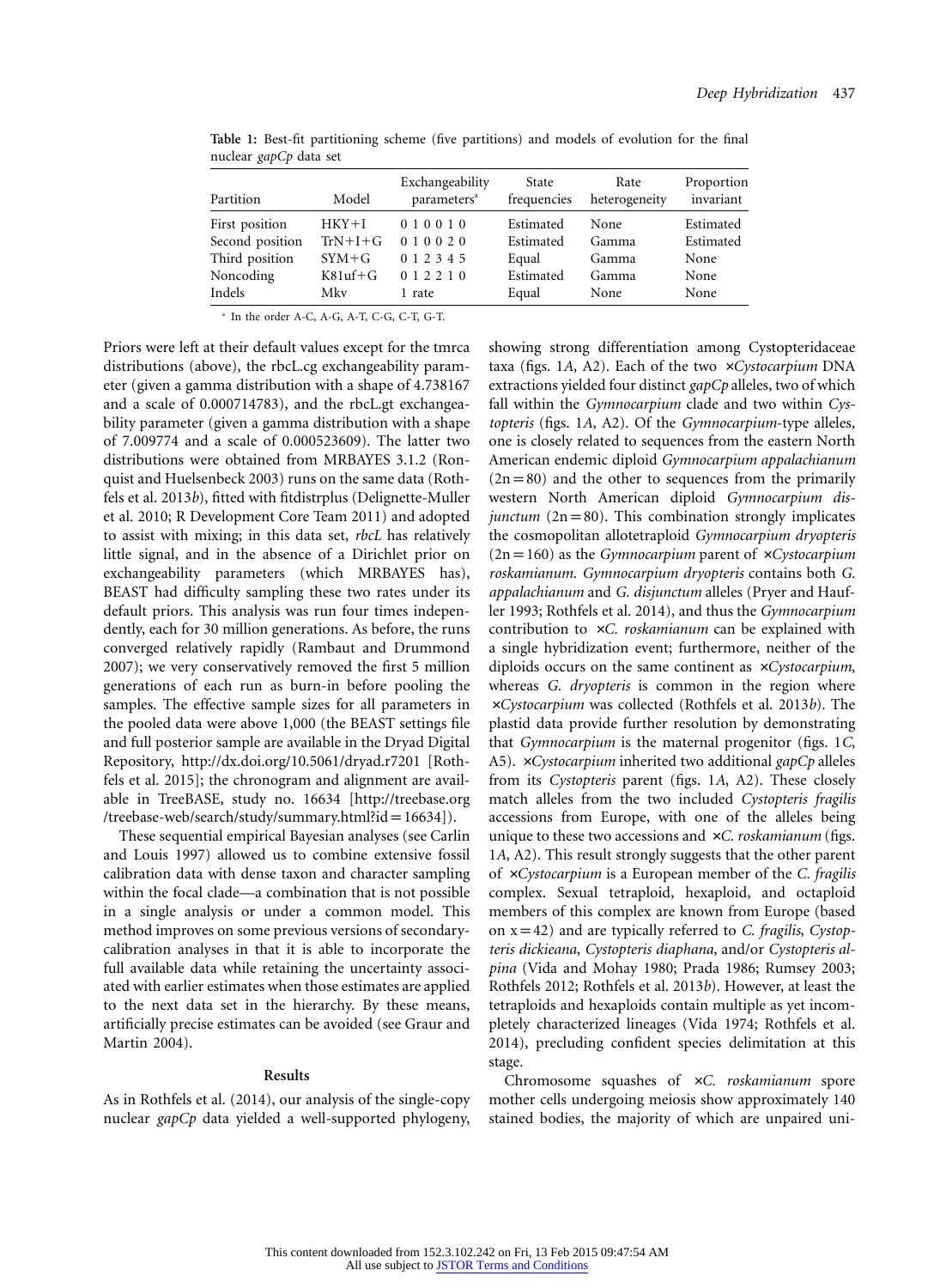valents, although a variable number of bivalents are also present (fig. 2*A*). At metaphase I, the bivalents are pulled to the metaphase plate, whereas the univalents remain scattered in the cytoplasm (fig. 2*B*). If  $\times C$ *ystocarpium* had a complete failure of chromosome pairing, we would expect 164 univalents in a tetraploid (2 # 40 from *Gymnocarpium* and 2 # 42 from *Cystopteris*; Rothfels et al. 2012*b*). Taking into account the variable number of bivalents observed from cell to cell, we estimate the number of individual chromosomes to be about 160. This number, together with the highly irregular nature of meiosis, confirm that  $\times Cys$ *tocarpium* is a tetraploid hybrid containing four divergent genomes, consistent with the four alleles recovered in the *gapCp* sequence data.

Using our sequential empirical Bayesian analyses, the posterior estimates of the time of divergence between *Cystopteris* and *Gymnocarpium* became more precise as we moved though the hierarchy (fig. 1*D*). Our final mean age estimate for the most recent common ancestor of *Cystopteris* and *Gymnocarpium*—and thus the divergence spanned by the *xCystocarpium* hybridization event-is 57.9 mya, with the 95% highest posterior density interval spanning 40.2–76.2 mya (fig. 1*D*). In sharp contrast to the deep divergence of the parental lineages, each of the four #*Cystocarpium gapCp* alleles differs, at most, by a single substitution from an allele observed in one of its parents (figs. 1*A*, A2). Thus, while the divergence between the parent lineages is ancient, the hybridization event itself was very recent.

# **Discussion**

Our results provide compelling corroboration of Fraser-Jenkins's (2008) hypothesis that xCystocarpium roska*mianum* arose through hybridization between the divergent fern genera *Gymnocarpium* and *Cystopteris*. On the *Gymnocarpium* side, our analysis recovered alleles grouping with the diploid species *Gymnocarpium appalachianum* and *Gymnocarpium disjunctum* (figs. 1*A*, A2; see Pryer and Haufler 1993), implicating their allotetraploid derivative (*Gymnocarpium dryopteris*) as the *Gymnocarpium* parent of *xCystocarpium*. Similarly, our analyses support the original hypothesis that the *Cystopteris* parent is a member of the *Cystopteris fragilis* complex (fig. 1*A*, A2; Fraser-Jenkins 2008). However, the precise identity of this tetraploid taxon is uncertain because of our limited understanding of the diverse array of diploid and allopolyploid taxa that constitute the cosmopolitan *C. fragilis* complex (Blasdell 1963; Vida 1974; Lovis 1978; Vida and Mohay 1980; Rothfels et al. 2013*b*, 2014).

To the best of our knowledge, the formation of  $\times Cys$ *tocarpium* is the deepest natural hybridization yet documented in plants or animals and provides a new upper limit for the length of time it may take before reproductive barriers are complete, in this case, a cumulative total of approximately 120 million years of independent evolution (60 million years for each parent lineage). For this event to have happened, both prezygotic-isolation and hybridviability barriers must have remained incomplete for that duration. Yet for there to be only a single known hybrid-



**Figure 2:** Meiotic chromosome squashes from #*Cystocarpium roskamianum*. *A*, Cell at late prophase I, showing approximately 140 chromosomes, predominantly univalents but some loosely paired bivalents. *B*, Cell at metaphase I/early anaphase I, in which the bivalents are pulled to the metaphase plate while the univalents remain scattered throughout the cytoplasm.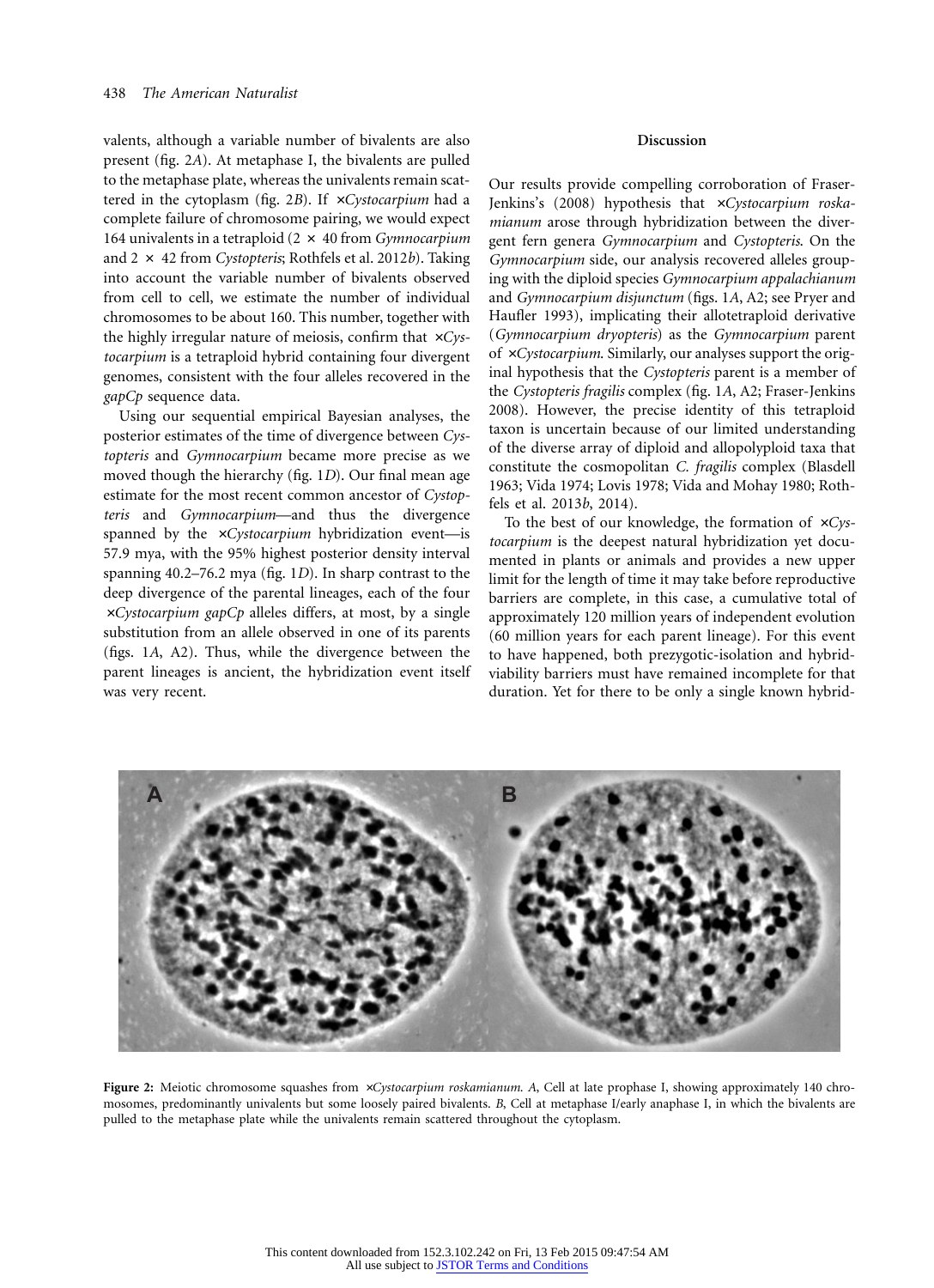ization event, reproductive isolation must be strong. To explain these strong yet incomplete barriers requires that the relative strengths of these two components of reproductive isolation fall somewhere along the spectrum between strong prezygotic isolation (with little to no hybrid inviability) on the one end and no prezygotic isolation (but strong hybrid inviability) on the other. The latter extreme (no prezygotic barriers, strong hybrid inviability) would require that prezygotic barriers remain weak for tens of millions of years and that there be some mechanism by which this particular hybrid was able to escape the strong viability barriers to develop into a vigorous and apparently healthy plant. Perhaps, for example, there is a bottleneck early in development, such that only an extremely fortuitous combination of environmental conditions allows the developing hybrid to reach maturity. Alternatively, there could be segregating variation in the parental lineages, such that the right combination of parental alleles permits hybrid survival, perhaps in a manner analogous to the hybrid rescue alleles known from *Drosophila* (Watanabe 1979; Barbash et al. 2003). These circumstances are extremely restrictive, and it seems to us more tenable that the relative barrier strengths lie closer to the first extreme (strong prezygotic barriers, weak viability barriers). Prezygotic barriers are thought to evolve quickly (especially when sterile hybrids can otherwise be produced; Butlin 1987; Hopkins and Rausher 2012*b*), and this combination of barrier strengths avoids the need for awkward hypotheses for how #*Cystocarpium* could form in the face of strong viability barriers. However, the hypothesis of weak viability barriers between *Cystopteris* and *Gymnocarpium* is still extraordinary, particularly in the context of theoretical and empirical results suggesting that the accumulation of incompatibilities between lineages should "snowball," that is, arise at a greater-than-linear rate with respect to time since divergence (Orr 1995; Matute et al. 2010; Moyle and Nakazato 2010).

Unsurprisingly, examples even approaching the magnitude of the #*Cystocarpium* hybridization depth are extremely rare, especially outside the laboratory or cultivation. Reports of natural hybridizations potentially rivaling the phylogenetic depth of the *xCystocarpium* event are largely restricted to plants that rely on abiotic factors (wind, water) for their reproduction, rather than on animal intermediaries: the gymnosperm **×***Hesperotropsis* (Cupressaceae; Garland and Moore 2012; Mao et al. 2012), a recently discovered *Selaginella* hybrid (Selaginellaceae; a lycophyte; Arrigo et al. 2013), and four other fern hybrids (#*Dryostichum* and #*Polysticalpe* in the Dryopteridaceae, *Woodsia*  $\times$  *abbeae* in the Woodsiaceae, and  $\times$ *Lindsaeosoria* in the Lindsaeaceae; Wagner et al. 1992; Wagner 1993; Fraser-Jenkins 1997; Larsson 2014). The only possible exception to this pattern that we are aware of is the hybridization of guinea fowl and chickens, which are hypothesized to share a common ancestor some 30–70 mya (depending on the study; Dimcheff et al. 2002; Pereira and Baker 2006; Brown et al. 2008). The well-documented examples of this hybridization are from captivity or artificial insemination (Price and Bouvier 2002), but there are anecdotal reports of hybrids in the wild (Price 2008) that warrant further investigation.

The incomplete prezygotic isolation in these examples, despite the deep divergence of the hybridizing partners, may be because of their reliance on abiotic means of gamete transfer. They lack the behavioral or behavior-mediated features (i.e., pollination syndromes and other clear mechanisms of mate recognition) that are so integral to the speciation process in other groups (Smith 1972; Coyne and Orr 2004; Hopkins and Rausher 2012*a*). This observation corroborates earlier studies that inferred lower speciation rates in abiotically versus biotically pollinated angiosperms (Coyne and Orr 2004; Kay et al. 2006) and suggests that organisms without premating reproductive isolating mechanisms may evolve total reproductive isolation more slowly than groups with such mechanisms in place.

Slow evolution of prezygotic barriers, however, is only part of the *\*Cystocarpium* story—for the formation of deep hybrids such as *xCystocarpium*, the parental taxa must also have incomplete viability isolation. There are several potential mechanisms for the apparently slow evolution of these barriers. One possibility is that there is actually no general difference in the rate of evolution of viability barriers (genic incompatibilities) between groups of organisms that have premating reproductive isolating mechanisms and those that do not, but that we have the opportunity to detect examples of slow evolution only in the latter case (in the former, prezygotic isolation evolves to completion quickly, so no deep hybrids get the opportunity to form in the first place). Alternatively, it could be that the groups of nonflowering vascular plants that form deep hybrids do indeed evolve genic incompatibilities more slowly. These groups (with the exception of the gymnosperms) have both their haploid (gametophytic) and diploid (sporophytic) generations free-living and multicellular, and so perhaps they have greater developmental robustness to variations of dosage and gene-gene interactions. Further study is needed to assess these possibilities and to understand the roles of prezygotic and viability isolation in these cases. Particularly useful would be a series of laboratory crosses of ferns and other nonflowering plants to investigate the strength of viability isolation across a range of evolutionary depths in these groups.

Regardless of the precise mechanisms responsible, this pattern of slower evolution of reproductive isolation in groups with abiotic gamete dispersal implies that some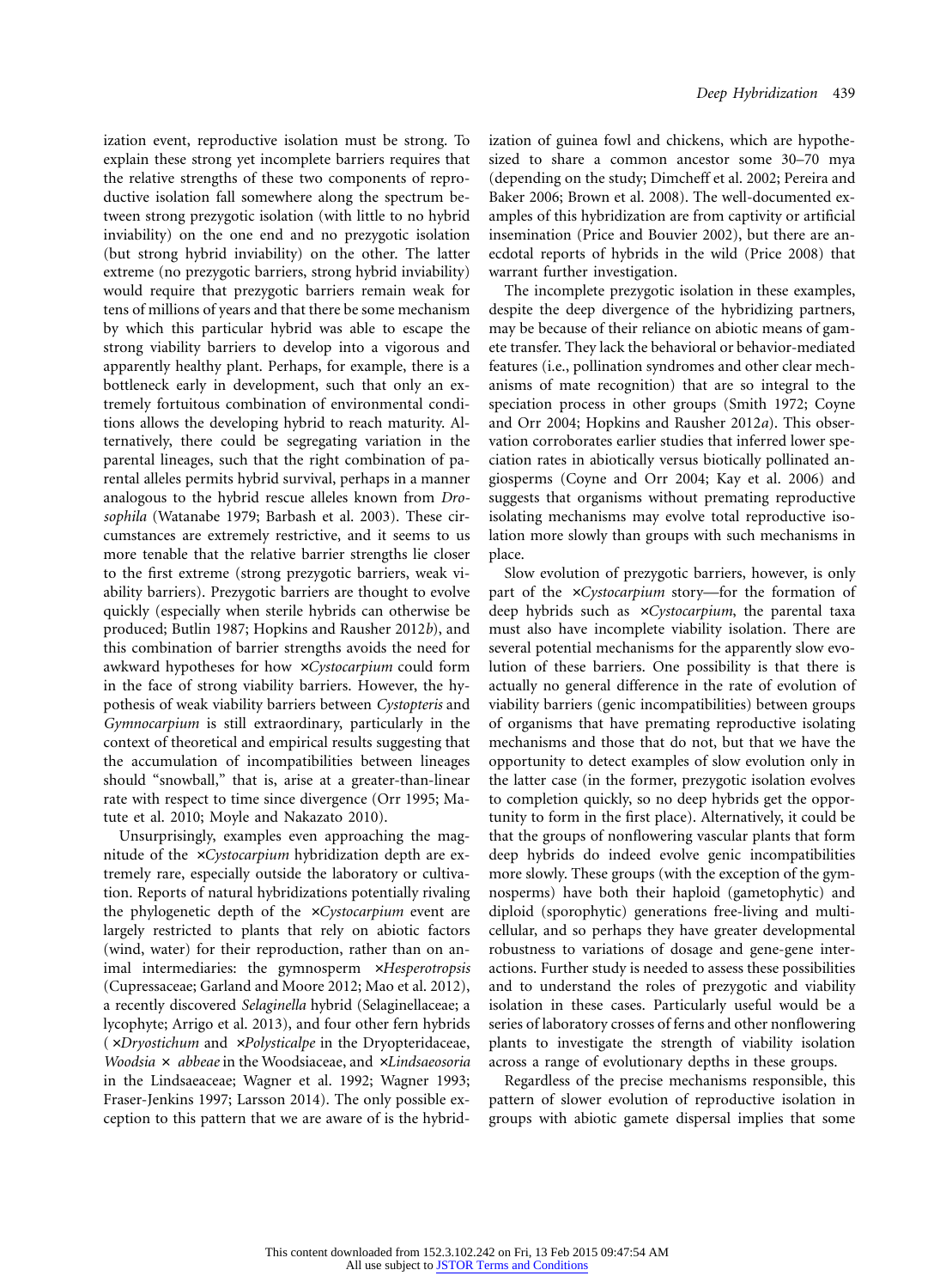aspects of extant diversity patterns may be driven by selection operating at levels other than that of individual organisms. In this scenario, the relative paucity of nonflowering land plant species relative to angiosperms may be due, in part, to a low birth rate of new species (a form of "species selection"; Stanley 1975; Jablonski 2008; Rabosky and McCune 2010) in these groups rather than to  $\rightarrow$ any particular adaptive advantages of flowering plants (Smith 1972). One reason we live in a world with more than 250,000 species of flowering plants but only around 10,000 fern species (and approximately 1,000 gymnosperms, 1,200 lycophytes, 12,000 mosses, 9,000 liverworts, and 100 hornworts) may just be that populations of nonflowering lineages take longer to achieve complete geneti@→ Brown, J. W., J. S. Rest, J. García-Moreno, M. D. Sorenson, and D. separation from one another because they have fewer mechanisms to prevent the sperm of one species from encountering the egg of another.

# **Acknowledgments**

Comments from the Pryer lab, P. Chippindale, M. McPeek, M. Noor, S. Otto, L. Roth, J. Willis, and an anonymous reviewer improved the manuscript, and J. Sukumaran assisted with analyses. The US National Park Service gave 2004. Speciation. Sinauer, Sunderland, MA. permission to sample populations of *Gymnocarpium appalachianum* in Shenandoah National Park (permit SHEN-2010-SCI-0019). This research was supported by funding from a Natural Sciences and Engineering Research Council (Canada; NSERC) Postgraduate Scholarship–Doctoral and an NSERC Postdoctoral Fellowship to C.J.R., National Science Foundation Doctoral Dissertation Improvement Grant awards to K.M.P. and C.J.R. (DEB-1110767), a Duke Biology Department Grant-in-Aid to C.J.R., and a Duke University Center for Latin American and Caribbean Studies graduate student field research grant to C.J.R.

#### **Literature Cited**

- Abbott, R., D. Albach, S. Ansell, J. W. Arntzen, S. J. E. Baird, N. Journal of Evolutionary Biology 26:229–246.
- Arrigo, N., J. P. Therrien, C. L. Anderson, M. D. Windham, C. H. Haufler, and M. S. Barker. 2013. A total evidence approach to understanding phylogenetic relationships and ecological diversity in *Selaginella* subg. *Tetragonostachys*. American Journal of Botany 100:1672–1682.
- Baldwin, B. G., S. Kalisz, and W. S. Armbruster. 2011. Phylogenetic perspectives on diversification, biogeography, and floral evolution of *Collinsia* and *Tonella* (Plantaginaceae). American Journal of Botany 98:731–753.
- Barbash, D. A., D. F. Siino, A. M. Tarone, and J. Roote. 2003. A rapidly evolving MYB-related protein causes species isolation in

*Drosophila*. Proceedings of the National Academy of Sciences of the USA 100:5302–5307.

- Beck, J. B., M. D. Windham, and K. M. Pryer. 2011. Do asexual polyploid lineages lead short evolutionary lives? a case study from the fern genus *Astrolepis*. Evolution 65:3217–3229.
- Blasdell, R. F. 1963. A monographic study of the fern genus *Cystopteris*. Memoirs of the Torrey Botanical Club 21:1–102.
- Bolnick, D. I., and T. J. Near. 2005. Tempo of hybrid inviability in centrarchid fishes (Teleostei: Centrarchidae). Evolution 59:1754– 1767.
- Bouchenak-Khelladi, Y., G. A. Verboom, V. Savolainen, and T. R. Hodkinson. 2010. Biogeography of the grasses (Poaceae): a phylogenetic approach to reveal evolutionary history in geographical space and geological time. Botanical Journal of the Linnean Society 162:543–557.
- P. Mindell. 2008. Strong mitochondrial DNA support for a Cretaceous origin of modern avian lineages. BMC Biology 6:6.
- Butlin, R. 1987. Speciation by reinforcement. Trends in Ecology and Evolution 2:8–13.
- Carlin, B. P., and T. A. Louis. 1997. Bayes and empirical Bayes methods for data analysis. Statistics and Computing 7:153–154.
- Carson, H. 1976. Inference of the time of origin of some *Drosophila* species. Nature 259:395–396.
- Coyne, J. A., and H. A. Orr. 1989. Patterns of speciation in *Drosophila*. Evolution 43:362–381.
- ———. 1997. "Patterns of speciation in *Drosophila*" revisited. Evolution 51:295–303.
	-
- Cronn, R., M. Cedroni, T. Haselkorn, C. Grover, and J. F. Wendel. 2002. PCR-mediated recombination in amplification products derived from polyploid cotton. Theoretical and Applied Genetics 104: 482–489.
- Delignette-Muller, M. L., R. Pouillot, J.-B. Denis, and C. Dutang. 2010. fitdistrplus: help to fit of a parametric distribution to noncensored or censored data. R package. Version 0.1-3. [http://cran.r](http://cran.r-project.org/web/packages/fitdistrplus/index.html) [-project.org/web/packages/fitdistrplus/index.html.](http://cran.r-project.org/web/packages/fitdistrplus/index.html)
- Dimcheff, D. E., S. V. Drovetski, and D. P. Mindell. 2002. Phylogeny of Tetraoninae and other galliform birds using mitochondrial 12S and ND2 genes. Molecular Phylogenetics and Evolution 24:203– 215.
- Drummond, A. J., S. Y. W. Ho, M. J. Phillips, and A. Rambaut. 2006. Relaxed phylogenetics and dating with confidence. PLOS Biology 4(5):e88. doi:10.1371/journal.pbio.0040088.
- Drummond, A. J., and A. Rambaut. 2007. BEAST: Bayesian evolutionary analysis by sampling trees. BMC Evolutionary Biology 7: 214.
- Bierne, J. Boughman, et al. 2013. Hybridization and speciation. Edmands, S. 2002. Does parental divergence predict reproductive compatibility? Trends in Ecology and Evolution 17:520–527.
	- Forster, B. P., and J. E. Dale. 1983. Effects of parental embryo and endosperm mitotic cycle times on development of hybrids between barley and rye. Annals of Botany 52:613–620.
	- Fraser-Jenkins, C. R. 1997. New species syndrome in Indian pteridology and the ferns of Nepal. International Book Distributors, Dehra Dun, India.
	- . 2008. Taxonomic revision of three hundred Indian subcontinental pteridophytes with a revised census-list: a new picture of fern-taxonomy and nomenclature in the Indian subcontinent. Bishen Singh Mahendra Pal Singh, Dehra Dun, India.
	- Fraser-Jenkins, C. R., Y. P. S. Pangtey, and S. P. Kullar. 2010. *As-*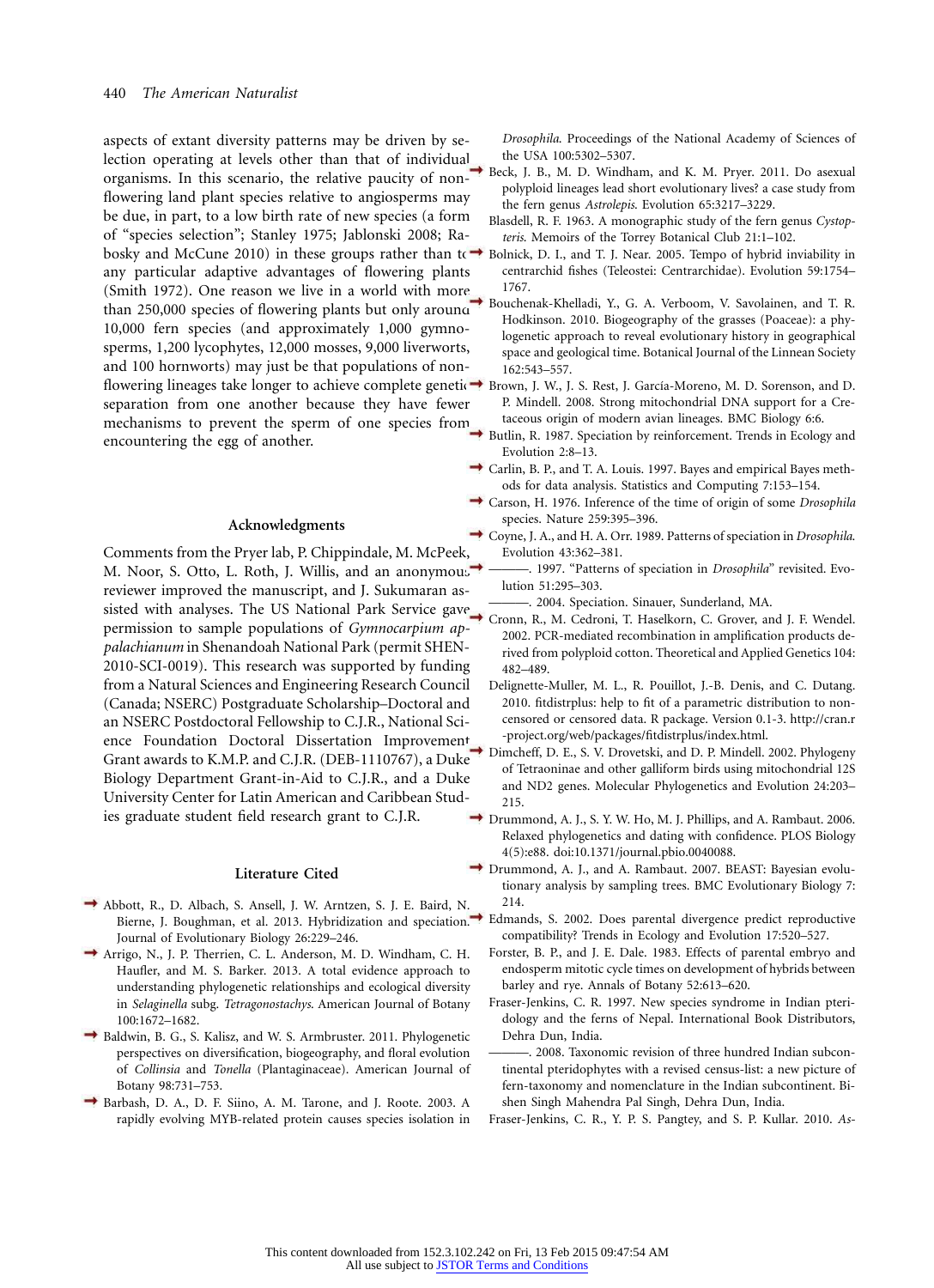*plenium laciniatum* D. Don (Aspleniaceae), a critical complex, and confused species in the Indian subcontinent. Indian Fern Journal 27:212–214.

Garland, M. A., and G. Moore. 2012. #*Hesperotropsis*, a new nothogenus for intergeneric crosses between *Hesperocyparis* and *Callitropsis* (Cupressaceae), and a review of the complicated nomenclatural history of the Leyland cypress. Taxon 61:667–670.

- Graur, D., and W. Martin. 2004. Reading the entrails of chickens  $\rightarrow$ molecular timescales of evolution and the illusion of precision. Trends in Genetics 20:80–86.
- Grusz, A. L., M. D. Windham, and K. M. Pryer. 2009. Deciphering  $\rightarrow$ the origins of apomictic polyploids in the *Cheilanthes yavapensis* complex (Pteridaceae). American Journal of Botany 96:1636–1645.
- Guindon, S., J. F. Dufayard, V. Lefort, M. Anisimova, W. Hordijk, and O. Gascuel. 2010. New algorithms and methods to estimate maximum-likelihood phylogenies: assessing the performance of PhyML 3.0. Systematic Biology 59:307–321.
- Hegde, S. G., J. D. Nason, J. M. Clegg, and N. C. Ellstrand. 2006. The evolution of California's wild radish has resulted in the extinction of its progenitors. Evolution 60:1187–1197.
- Hopkins, R., and M. D. Rausher. 2012*a*. Identification of two gene causing reinforcement in the Texas wildflower *Phlox drummondii*. Nature 469:411–414.
- ———. 2012*b*. Pollinator-mediated selection on flower color allele drives reinforcement. Science 335:1090–1092.
- Jablonski, D. 2008. Species selection: theory and data. Annual Review of Ecology and Systematics 39:501–524.
	- Kay, K. M., C. Voelckel, J. Y. Yang, K. M. Hufford, D. D. Kaska, and S. A. Hodges. 2006. Floral characters and species diversification. Pages 311–325 *in* L. D. Harder and S. C. H. Barrett, eds. Ecology and evolution of flowers. Oxford University Press, Oxford.
	- Kirkpatrick, M., and V. Ravigné. 2002. Speciation by natural and sexual selection: models and experiments. American Naturalist 159(S3):S22–S35.
- Lanfear, R., B. Calcott, S. Y. W. Ho, and S. Guindon. 2012. PartitionFinder: combined selection of partitioning schemes and substitution models for phylogenetic analyses. Molecular Biology and Evolution 29:1695–1701.
	- Larsson, A. 2014. Systematics of *Woodsia*. Ferns, bioinformatics and more. PhD thesis. University of Uppsala.
- Levin, D. A. 2013. The timetable for allopolyploidy in flowering plants. Annals of Botany 112:1201–1208.
- Lewis, P. O. 2001. A likelihood approach to estimating phylogeny from discrete morphological character data. Systematic Biology 50: 913–925.
- Li, F.-W., K. M. Pryer, and M. D. Windham. 2012. *Gaga*, a new fern genus segregated from *Cheilanthes* (Pteridaceae). Systematic Botany 37:845–860.
- Lovis, J. 1978. Evolutionary patterns and processes in ferns. Advances in Botanical Research 4:229–415.
- and diploid species of treefrogs (genus *Hyla*). Journal of Heredity 86:432–440.
- Mallet, J. 2005. Hybridization as an invasion of the genome. Trends in Ecology and Evolution 20:229–237.
- ———. 2007. Hybrid speciation. Nature 446:279–283. Manton, I. 1950. Problems of cytology and evolution in the Pteridophyta. Cambridge University Press, Cambridge.
- Mao, K., R. I. Milne, L. Zhang, Y. Peng, J. Liu, P. Thomas, R. R. Mill, and S. R. Renner. 2012. Distribution of living Cupressaceae

reflects the breakup of Pangea. Proceedings of the National Academy of Sciences of the USA 109:7793–7798.

- Matute, D. R., I. A. Butler, D. A. Turissini, and J. A. Coyne. 2010. A test of the snowball theory for the rate of evolution of hybrid incompatibilities. Science 329:1516–1518.
- Mayr, E. 1963. Animal species and evolution. Belknap, Cambridge, MA.
- Mendelson, T. C. 2003. Sexual isolation evolves faster than hybrid inviability in a diverse and sexually dimorphic genus of fish (Percidae: *Etheostoma*). Evolution 57:317–327.
- Moyle, L. C., and T. Nakazato. 2010. Hybrid incompatibility "snowballs" between *Solanum* species. Science 329:1521–1523.
- Moyle, L. C., M. S. Olson, and P. Tiffin. 2004. Patterns of reproductive isolation in three angiosperm genera. Evolution 58:1195–1208.
- Orr, H. A. 1995. The population genetics of speciation: the evolution of hybrid incompatibilities. Genetics 139:1805–1813.
- Parks, C. R., and J. F. Wendel. 1990. Molecular divergence between Asian and North American species of *Liriodendron* (Magnoliaceae) with implications for interpretation of fossil floras. American Journal of Botany 77:1243–1256.
- Pereira, S. L., and A. J. Baker. 2006. A molecular timescale for galliform birds accounting for uncertainty in time estimates and heterogeneity of rates of DNA substitutions across lineages and sites. Molecular Phylogenetics and Evolution 38:499–509.
- Prada, C. 1986. *Cystopteris*. Pages 115–121 *in* S. Castroviejo, ed. Flora Iberica. CSIC (Consejo Superior de Investigaciones Científicas), Madrid.
- Prager, E. M., and A. C. Wilson. 1975. Slow evolutionary loss of the potential for interspecific hybridization in birds: a manifestation of slow regulatory evolution. Proceedings of the National Academy of Sciences of the USA 72:200–204.
- Presgraves, D. C. 2002. Patterns of postzygotic isolation in Lepidoptera. Evolution 56:1168–1183.
	- Price, T. D. 2008. Speciation in birds. Roberts, Boulder, CO.
- Price, T. D., and M. M. Bouvier. 2002. The evolution of  $F<sub>1</sub>$  postzygotic incompatibilities in birds. Evolution 56:2083–2089.
- Pryer, K. M., and C. H. Haufler. 1993. Isozymic and chromosomal evidence for the allotetraploid origin of *Gymnocarpium dryopteris* (Dryopteridaceae). Systematic Botany 18:150–172.
- Rabosky, D. L., and A. McCune. 2010. Reinventing species selection with molecular phylogenies. Trends in Ecology and Evolution 25: 68–74.
- Ra[mbaut, A., and A. J. Drummond. 2007. Tracer. Version 1.5. http://](http://beast.bio.ed.ac.uk/Tracer) [beast.bio.ed.ac.uk/Tracer.](http://beast.bio.ed.ac.uk/Tracer)
- R Development Core Team. 2011. R: a language and environment for statistical computing. R Foundation for Statistical Computing, Vienna.
- Rieseberg, L. H., and J. H. Willis. 2007. Plant speciation. Science 317: 910–914.
- Mable, B. K., and J. P. Bogart. 1995. Hybridization between tetraploid  $\rightarrow$  Ronquist, F., and J. P. Huelsenbeck. 2003. MRBAYES 3: Bayesian phylogenetic inference under mixed models. Bioinformatics 19: 1572–1574.
	- Rothfels, C. J. 2012. Phylogenetics of Cystopteridaceae: reticulation and divergence in a cosmopolitan fern family. PhD diss. Duke University, Durham NC.
	- Rothfels, C. J., A. K. Johnson, P. H. Hovenkamp, D. L. Swofford, H. C. Roskam, C. R. Fraser-Jenkins, M. D. Windham, and K. M. Pryer. 2015. Data from: Natural hybridization between genera that diverged from each other approximately 60 million years ago.